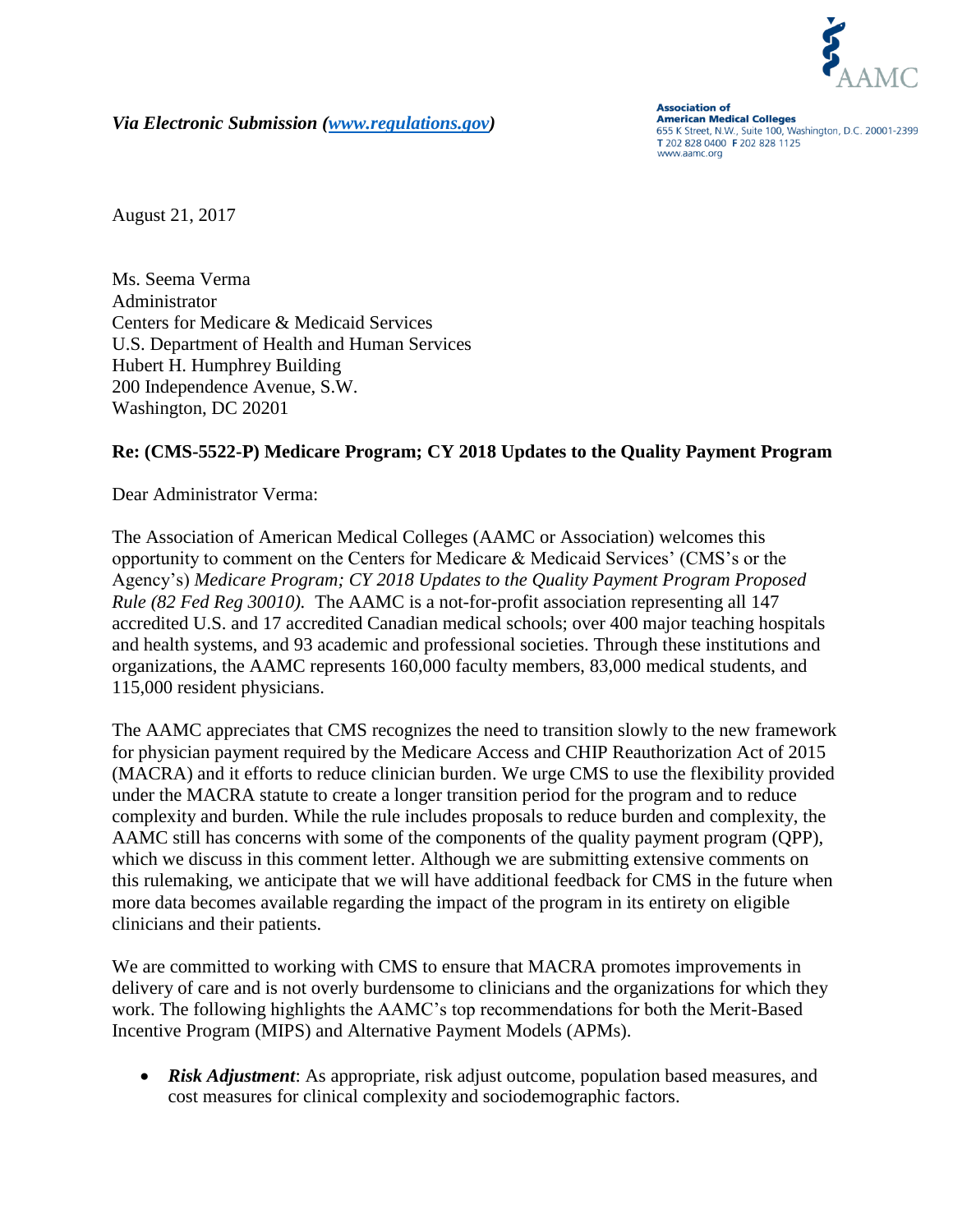- *MIPS Identifiers:* In addition to using the taxpayer identification numbers (TINs), national provider identifiers (NPIs), APM Identifiers, and Virtual Group Identifiers CMS should create an option for a MIPS subgroup identifier that would allow large multispecialty groups to elect to have sub-groups under the same TIN assessed in the quality payment programs in a way that is meaningful.
- *Quality Category:* Continue to allow 90 days for reporting the quality performance category to allow additional time for clinicians to implement the quality measures in their practices and to understand the scoring method.
- *Cost Category*: Maintain the weight of zero percent for 2018 performance year. Prior to implementation of the cost category address risk adjustment and attribution concerns.
- *Improvement Activities*: Finalize the new improvement activities related to teaching, research, and continuing medical education and consider further expansion.
- *Advancing Care Information*: Finalize the proposal to allow the use of 2014 edition certified electronic health records technology (CEHRT) past 2017 and clarify the scoring methodology.
- *Assessment dates for APM participation:* Finalize the fourth assessment date of December 31 as it allows an eligible clinician who joins later in the year to be scored under the APM scoring standard. CMS should also expand the end of year date more broadly to include all MIPS APMs and to Advanced APMs.
- *Nominal Financial Risk Definition:* Do not increase the financial threshold in future years and eliminate the 50 clinician cap on medical homes.
- *Qualifying Participant Threshold*: Make it more feasible to achieve the qualifying APM thresholds by limiting the threshold calculations to those beneficiaries that live within the APM entity's primary service area.
- *Other Payer Determination:* Instead of requiring that eligible clinicians submit information for Other APM determinations, we recommend that CMS require the payers to submit this information to CMS about their models for approval.
- Medicare Threshold for Advanced APMs**:** CMS should consider reducing the Medicare threshold in the future to enable participants in these models to continue to qualify to receive the 5 percent bonus

# **Consideration of Unique Challenges for Large, Multi-Specialty Group Practices**

As CMS continues to refine the Quality Payment Program, we urge CMS to consider the unique challenges posed by the QPP for large, multi-specialty group practices, such as those typically found in academic medical centers. These large multi-specialty practices face complex decisions about how to approach the MACRA Quality Payment Programs. In academic medical centers, faculty physicians frequently are organized under a single tax identification number (TIN) and treat the most vulnerable patients, those individuals who are poor, sick, and have complex medical needs.

Data from the Faculty Practice Solutions Center (FPSC), a joint product of Vizient and the AAMC, is helpful for an understanding of the breadth, depth and complexity of these large faculty practice groups. Recent FPSC data on 87 practice plans shows that they range in size from a low of 128 individual NPIs to a high of 4,319, with a mean of 989 and a median of 816.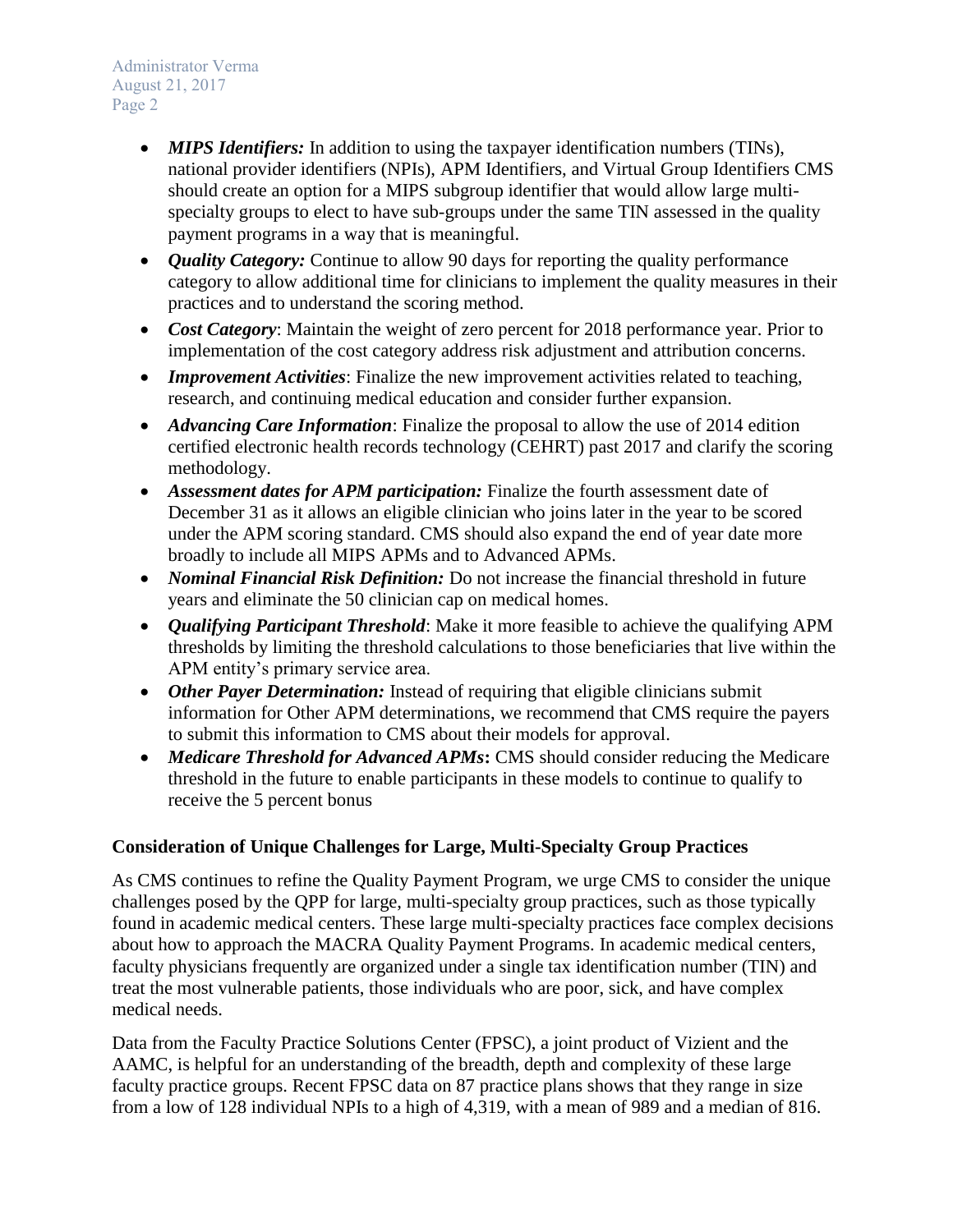FPSC also has data on over 70 adult and pediatric specialties which does not count the numerous subspecialties, such as burn surgery, cardiac surgery, and general surgery, to name a few. In some cases faculty practice plans are highly integrated and make decisions about quality improvement and care coordination as a single entity. In other instances such decision making occurs at the specialty level. In other words, these large groups are very different from small and solo physician practices. While they have learned how to report under the current quality programs, the choices under MIPS and APMs present a high level of uncertainty, complexity and risk for these large organizations.

# **MERIT-BASED INCENTIVE PAYMENT SYSTEM (MIPS)**

# **MIPS Eligible Identifier**

CMS recognizes multiple identifiers that allow MIPS eligible clinicians to be measured as an individual or through a group's performance. CMS acknowledges that groups, including multispecialty groups, have requested an option that would allow a portion of a group to report as a separate subgroup on measures and activities that are more applicable to the subgroup and be assessed based on performance of that sub-group. We are pleased that CMS intends to explore the establishment of group-related policies that would permit voluntary participation in MIPS at a subgroup level and create a new identifier.

The AAMC supports the CMS policy that allows providers to select whether they want to be assessed as an individual (TIN/NPI), group (TIN), APM participant identifier, and its proposal to add a virtual group identifier for 2018. **The AAMC encourages CMS to add a distinct subgroup identifier under MIPS, similar to the identifiers used for virtual groups or for Advanced Payment Models. This would allow a subset of physicians within a large TIN to form their own group for reporting and to select measures that are most appropriate for them.**

With evolving delivery and practice models, it is important for CMS to allow multiple options for identifying providers to assess eligibility, participation and performance under the MIPS program. Some faculty practices have multiple TINs for business or legal reasons but for all other purposes the physicians in the practice are part of the same group and want to be identified for reporting purposes under the same identifier. Use of a group MIPS identifier would enable these TINs to be measured as one group practice under the MIPS program. Some groups may be under a larger TIN but may want to break into sub-specialty components to allow for more accurate and meaningful measurement under the program. A sub-group MIPS identifier would be a mechanism for allowing smaller components under these large TINs to be measured separately from the TIN.

To allow participation in MIPS at a sub-group level, the AAMC recommends that CMS follow some of the policies set forth for virtual groups, which include:

Establish a subgroup identifier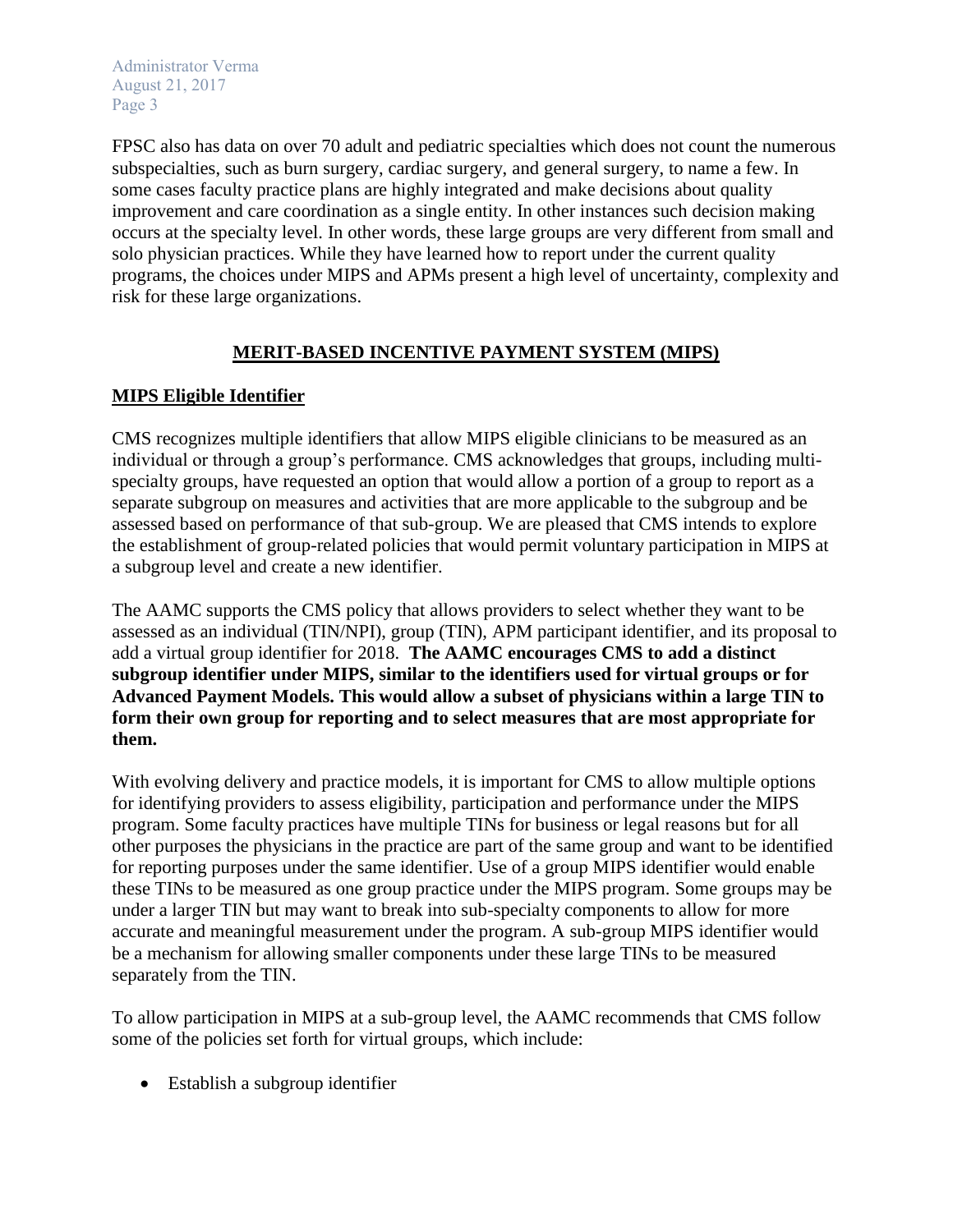- Require the subgroup to make an election prior to the start of the applicable performance period under MIPS to be a subgroup.
- Request that a list of participants who would be part of the subgroup identifier be provided to CMS. A subgroup would submit each TIN and NPI associated with the subgroup, the name and contact information for a subgroup representative and a confirmation that each member of the subgroup is aware of their participation.
- Each MIPS eligible clinician who is part of the subgroup could be identified by a unique subgroup participant identifier which would be a combination of the subgroup identifier (established by CMS); 2) TIN and 3) NPI.
- Assess performance by a method that combines performance of all MIPS eligible clinicians in the subgroup across all four performance categories.

Depending on the practice, there are advantages and disadvantages to reporting under a subgroup MIPS identifier, an NPI, a TIN, or a combination. Under the MIPS program, the practices should be given the opportunity to assess the advantages and disadvantages and select whichever option works best.

# **Low Volume Thresholds**

To reduce regulatory burden, beginning with the 2018 performance period, CMS proposes to increase the low-volume threshold. Specifically it would define individual eligible clinicians or groups who do not exceed the low volume threshold as an individual MIPS eligible clinician or group who, during the performance period has Medicare billing charges less than or equal to \$90,000 or provides care for 200 or fewer Part B-enrolled Medicare beneficiaries. CMS estimates that an estimated 585,560 clinicians would be excluded under the low-volume exclusion. Overall, CMS estimates that approximately one-third of eligible clinicians would be assigned a MIPS score in 2020 and the remaining clinicians will be ineligible or excluded from MIPS.

While the AAMC understands CMS's desire to reduce the participation burden under the MIPS program we are concerned about the impact this proposal may have on patient care. The program is designed to hold eligible clinicians accountable for the quality of that care; by increasing the threshold significantly fewer eligible clinicians will be participating. It would be beneficial for all physicians to be able to participate in a program that improves quality of care for their patients. **We recommend that rather than changing the threshold CMS develop approaches that enable broader participation in quality programs and provide education and resources to physicians so that they are able to be successful.**

## **Submission Mechanisms**

In the 2017 QPP final rule, CMS also finalized that individual MIPS eligible clinicians and groups may only use one submission mechanism per performance category. We support the CMS proposal in the current rule to allow individual MIPS eligible clinicians and groups to submit measures and activities, as applicable, via as many submission mechanisms as necessary to meet the requirements of the quality, improvement activities or ACI performance categories.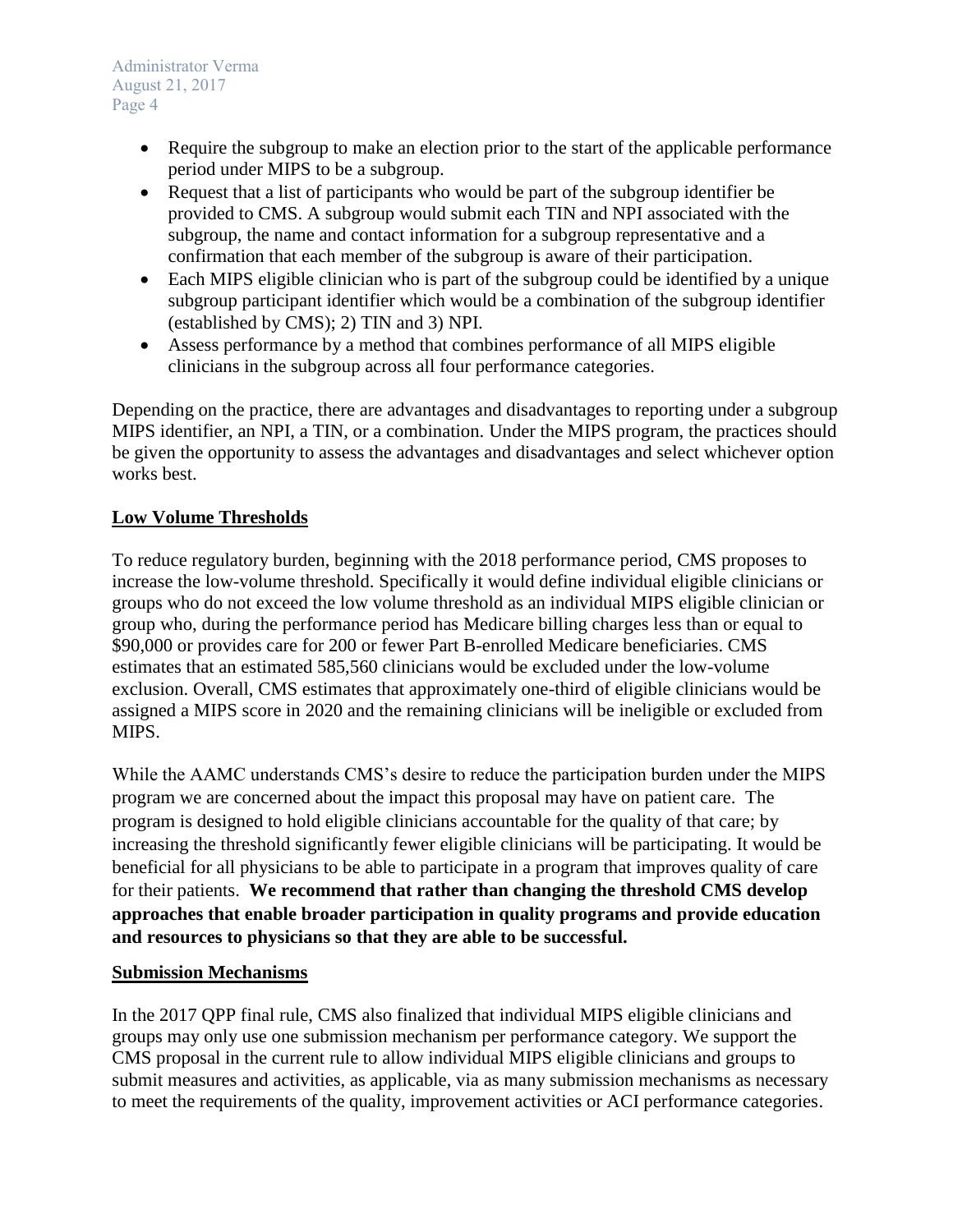#### **Quality Performance Category**

For the 2018 performance year, CMS proposes to set the quality performance weight at 60 percent to account for the proposal to weight the cost performance category at zero percent. In addition, the reporting period for the quality performance category would be a full year for the 2018 performance period.

Given the weight placed on the quality performance category, we recommend that CMS continue to allow reporting under this category for 90 days instead of a full year. We believe that CMS' goal in the early program years should be to ensure that participants can be successful under MIPS. Success requires participants to have an understanding of the quality measures, the data completeness criteria, the submission mechanism, and the scoring. Eligible clinicians need time to establish new workflows and understand tools to be able to successfully meet the performance requirements.

In addition, the AAMC encourages CMS to eliminate the requirement that one of the 6 measures reported be an outcome measure in the early years of the program. While we understand the importance of using outcome measures, there are still significant methodological issues related to risk adjustment that need to be addressed before requiring reporting of these measures. **Instead of requiring the reporting of outcome measures, we recommend that CMS award bonus points to eligible clinicians that report outcome measures.**

CMS should remove the 30- day hospital readmission measure from the program as it will also potentially penalize physicians who care for the most complex patients or those with low socioeconomic status. The impact of inadequate risk adjustment has been raised as a significant concern in the context of the hospital readmission quality program. This measure also is not appropriate as a physician quality measure because physicians may have limited control over sociodemographic factors which may be important contributors to a hospital readmission.

#### **Cost Performance Category**

CMS proposes to continue the zero percent weight for the cost performance category for the second year for the program due to concerns about clinicians' understanding of the cost measures and the need to further refine the measures. CMS notes that the MACRA legislation requires that beginning with the 2021 MIPS payment year (2019 performance year) it must assign a weight of 30 percent of the MIPS final score to the cost performance category.

For the 2018 performance year, CMS proposes inclusion of the total per capita cost measure and the Medicare Spend Per Beneficiary (MSPB) measure. CMS proposes not to include any episode-based measures. The Agency reiterates that in the future it intends to include new episode based measures for the 2019 performance period. We commend CMS for setting a weight of zero percent for year 2 of the quality payment program and for its decision not to include episode-based measures in year two of the QPP.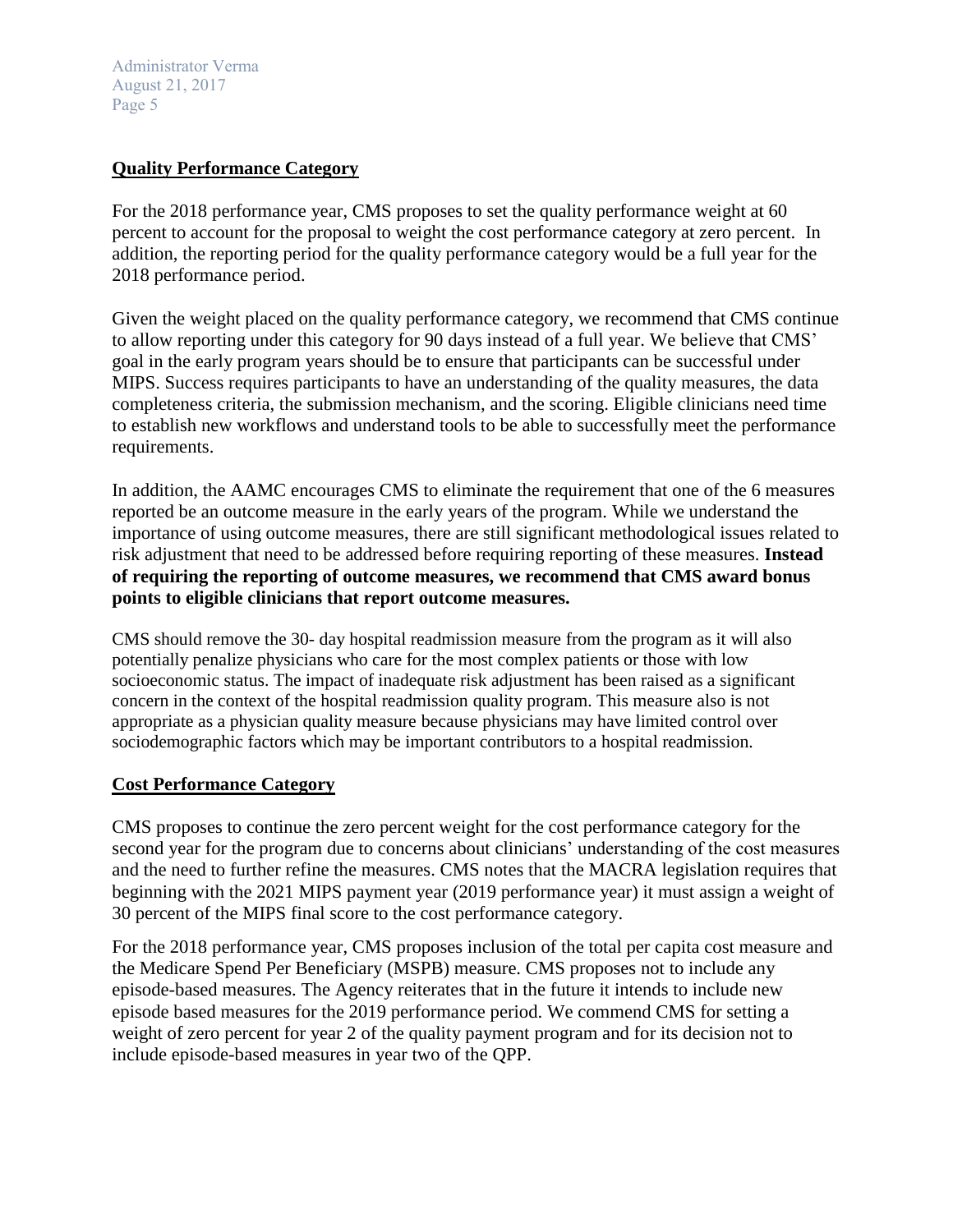# *All Cost Measures Must be Appropriately Adjusted for Clinical Severity and Sociodemographic (SDS) Factors*

Physicians at AMCs care for a vulnerable population of patients who are sicker, poorer, and more complex than many patients treated elsewhere. These factors generally mean that patients will require higher resource utilization. **AAMC remains concerned that the risk adjustment models for the cost measures (total per capita cost and MSPB) do not adequately address the impact of socio-demographic factors.** Recent reports from the National Academies of Science, Engineering and Medicine and Assistant Secretary for Planning and Evaluation (ASPE) have clearly acknowledged that SDS variables (such as low income and education) may explain adverse outcomes and higher costs. Without accounting for these factors, the scores of physicians that treat vulnerable patients will be negatively and unfairly impacted and their performance will not be adequately represented to patients. Differences in patient severity, rates of patient compliance with treatment, SDS, patient engagement, patient preferences for treatment approaches, and sites of care, can all drive differences in average costs. **Appropriate risk adjustment is essential so that differences in patient characteristics that are beyond a health care provider's control do not have an unfair impact on a provider's resource use performance score. The AAMC believes that CMS should appropriately adjust for SDS by incorporating identified factors into the risk adjustment methodology. As more is learned further refinements can be made in the future.** 

# *Reliable, Valid Cost Measures Depend on Accurate Attribution*

In addition, reliable and valid cost measures depend heavily on ensuring there is accurate attribution of patients to providers. MACRA requires that CMS develop codes that describe the various types of relationships between patients and providers to allow accurate attribution of patients to the appropriate providers. CMS proposed in the 2018 physician fee schedule rule to implement the reporting of the relationship modifiers on the claims forms on a voluntary basis beginning January 1, 2018. It will take time to gather accurate information from reporting of these modifiers and to determine whether it can be used for attribution. **Given the multiple moving parts under the cost category, including the need for risk adjustment, incomplete ICD-10 coding transition for episode groups, and pending patient relationship codes, the AAMC supports the continued weight of this category at zero and the decision not to include any episode-based measures until they are further developed.**

## *Develop Cost Measures for Use in Physician Offices Instead of Using Hospital Measures*

Measures such as the MSPB were developed for use in hospitals. Many of the costs incurred in the hospital may be beyond the control of the physician. Instead of using this measure, CMS should develop and test resource use measures for physician practices.

#### **Improvement Activities Category**

## *CMS Should Not Require 50% of Practices Sites to Be Patient Centered Medical Homes*

The MACRA legislation includes a provision specifying that a MIPS eligible clinician or group that is certified as a patient-centered medical home (PCMH) must be given the highest potential score for the improvement activity performance category. In the 2017 final rule CMS stated that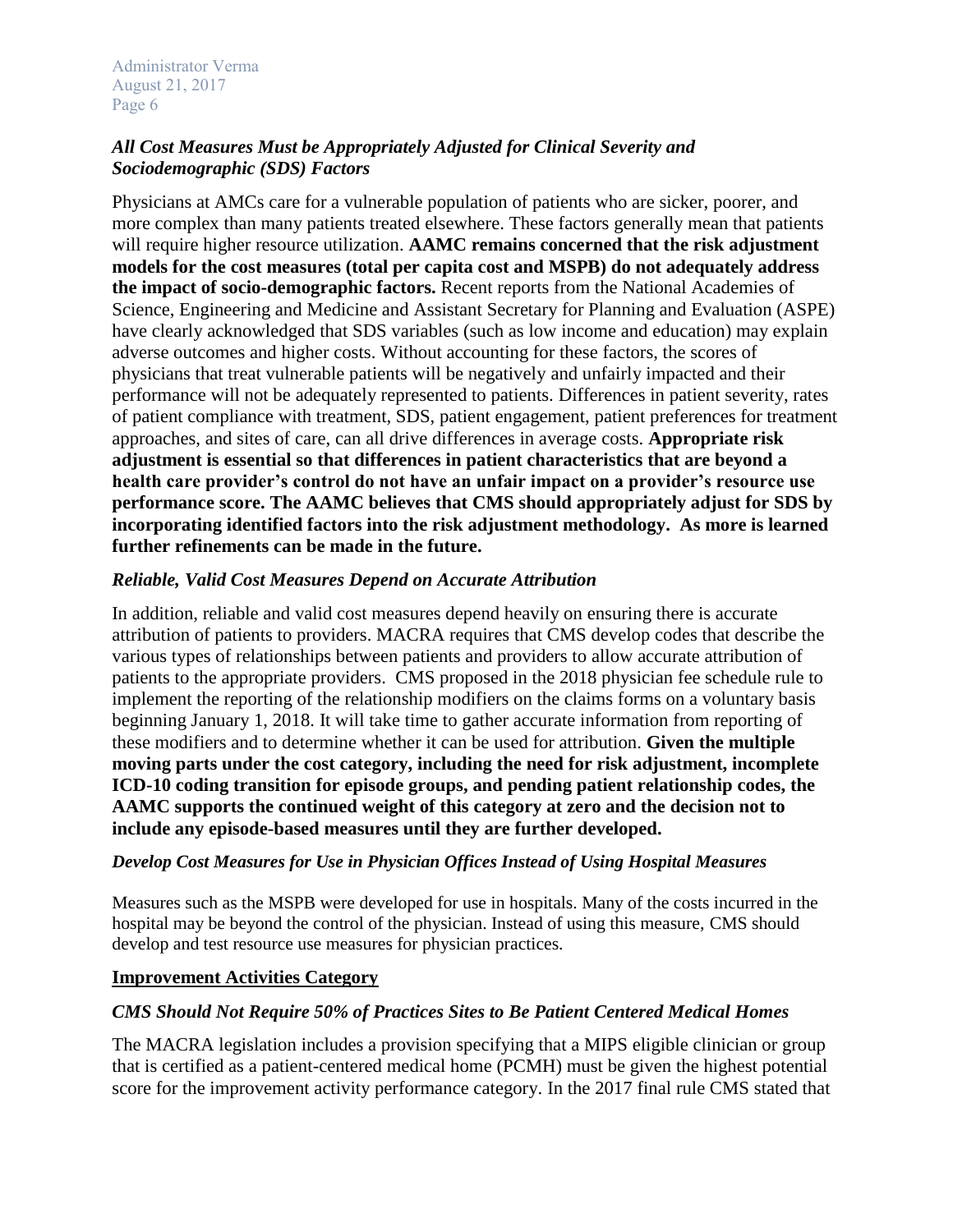practices may receive designation of PCMH at a practice level and that TINs may be comprised of both undesignated practices and designated practices. To receive full credit as a PCMH, a TIN must include at least one practice that is a certified PCMH or comparable specialty practice. For the 2018 performance year and future years, CMS proposes that to receive full credit as a certified or recognized PCMH at least 50 percent of the practice sites within the TIN must be recognized or certified as a PCMH or comparable specialty practice. If a group is unable to meet the 50 percent threshold than the individual MIPS eligible clinician may choose to receive full credit by reporting as an individual for all performance categories. CMS states it has determined that the Comprehensive Primary Care Plus (CPC+) APM design satisfies the requirements to be designated as a medical home.

**The AAMC is concerned that requiring at least 50 percent of practice sites within a TIN be recognized as a medical home could discourage participation by some physicians in the medical home models.** Many large multi-specialty practices, such as faculty practice plans, have practice sites that are participating in medical home models. In underserved communities, at these sites large faculty practice plans are some of the only providers offering coordinately, culturally appropriate care. Large multi-specialty practices, such as academic medical centers, have a large number of specialists and therefore it is unlikely that 50 percent of the practice sites under their TIN would be medical homes. Excluding these medical homes from getting credit while other practices get full credit is likely to discourage practice locations from seeking this designation. We do not think that CMS's offers a reasonable alternative by stating that if the group does not meet the 50 percent threshold then the eligible clinician could receive full credit by reporting as an individual for all performance categories. For the physicians who are part of large multi-specialty groups, reporting as an individual would be very complex and burdensome.

**CMS should not implement this policy. Once the agency establishes an alternative that allows a portion of a group under one TIN to report as a separate subgroup on measures and activities that are more applicable to that subgroup the Agency can consider whether to re-propose the policy.** With evolving delivery and practice models, such as the medical home model, it is important for CMS to allow multiple options for identifying providers to assess eligibility, participation and performance under the MIPS program to encourage the development of these models.

## *CMS Should Finalize Proposed New Improvement Activities*

For the second year of the Quality Payment Program CMS proposes to include several new improvement activities related to research, teaching, and participation in accredited quality improvement activities. We appreciate CMS' consideration of improvement activities that AAMC submitted this past year during the call for measures for inclusion in the program. Specifically, the AAMC strongly supports the inclusion of the following new improvement activities listed in Table F of the rule:

 MIPS eligible clinicians acting as preceptor for clinicians-in-training (such as medical students, physician assistants, nurse practitioners, or clinical nurse specialists) and accepting such clinicians for clinical rotations in community practices in small, underserved or rural areas. (Activity ID: IA\_AHE\_XX)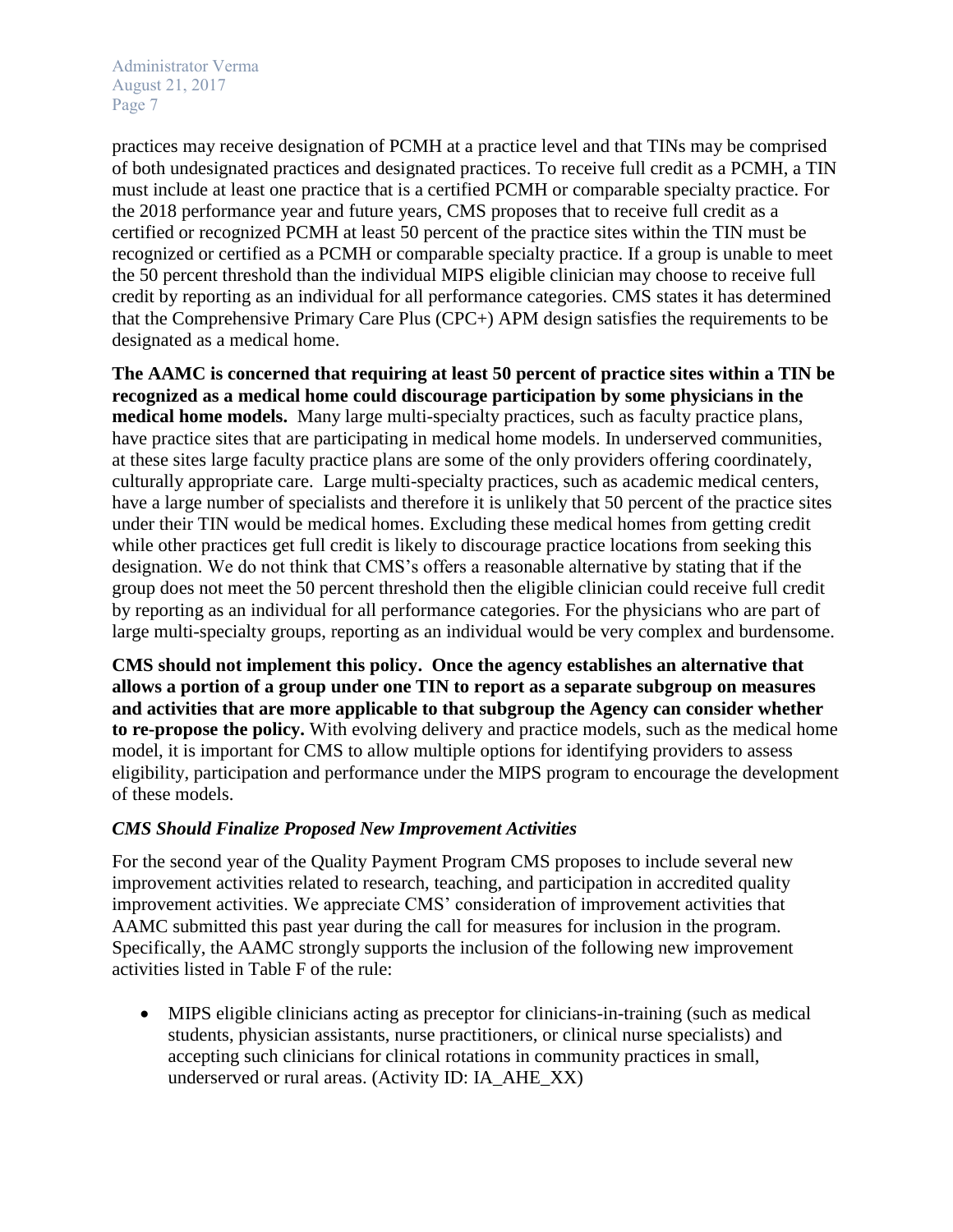- Participation in federally and/or privately funded research that identifies interventions, tools, or processes that can improve a targeted patient population. (IA\_PM-XX)
- Clinician Leadership in clinical trials, research alliances or community-based participate research (CPBR) focusing on minimizing disparities in healthcare access, care quality, affordability, or outcomes. (Activity ID: IA\_AHE\_XX)
- Completion of an Accredited Safety or Quality Improvement Program that addresses performance or quality improvement according to certain criteria. (IA-PSPA\_XX)

The AAMC commends CMS for adding participation in federally and privately funded research and leadership in clinical trials. Teaching physicians regularly engage in research that is designed to improve health care outcomes, including improved quality and safety, by examining processes to improve care coordination and care redesign. Within the academic medical center, the research team may incorporate students, residents, and fellows which promotes the training of health care professionals in research designed to improve quality, minimize disparities, and improve care for targeted populations. The involvement of medical students and residents in these research efforts further increases their value, as the new generation of physicians learn about the value of this work. This research serves as the foundation for system-wide improved care management which advance the health and well-being of broad populations.

AAMC appreciates CMS' recognition of the importance of eligible clinicians acting as preceptors for clinicians-in-training. The proposed improvement activity could assist in the acceptance of a clinician-in-training in community practices where they can obtain experience working in underserved, rural areas and provide additional support in these communities.

We urge CMS to consider expanding this improvement activity to include medical school faculty physicians and teachers of other health care professionals. These faculty physicians and teachers of other health care professionals regularly engage with students, residents, and other allied health professionals to ensure that their education includes knowledge about improving quality of care, safety, and patient outcomes. Teaching in accredited programs assures a well-prepared and qualified workforce providing health care services, thereby improving patient care. The teaching, which includes treating the diverse populations that receive care in academic centers, promotes health equity. We recommend that the program and institution where the physicians and other health care professionals teach must be accredited to ensure that it is a sound institution and meets certain minimum standards in terms of administration, resources, faculty and facilities. This will provide for a better prepared health care workforce with the skills needed to provide high quality care.

The AAMC also strongly supports the improvement activity related to participation by physicians in accredited quality improvement activities that address performance improvement and /or quality improvement. Participation in these activities helps to improve the quality of care of patients. The AAMC supports programs approved by the Accreditation Council for Continuing Medical Education (ACCME), an organization that identifies, develops, and promotes standards of quality continuing medical education (CME) for physicians). It is important that the accredited CME provider defines meaningful physician participation in their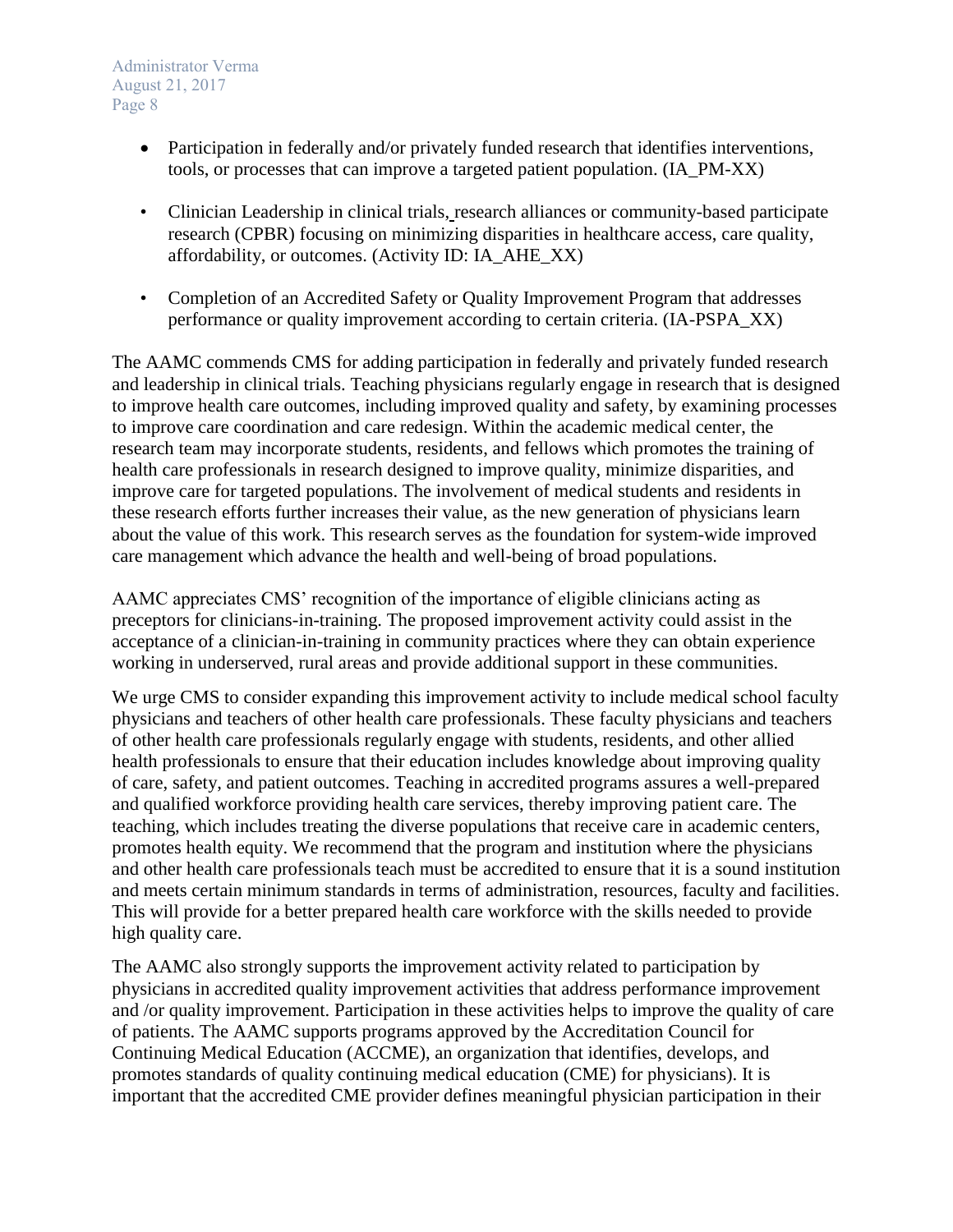activity, include a mechanism for identifying physicians who meet the requirements, and provide participant completion information.

In addition, the AAMC supports the proposed changes to the Improvement Activity titled Practice Improvement that Engage Community Resources to Support Patient Health Goals (IA\_CC\_14, included in Table G of the rule). Specifically, we commend CMS for including screening patients for health harming legal needs in this improvement activity for screening and assessing patients for social needs within the care coordination category. For some patients, the social, financial, environmental or other problems in their lives have a deleterious impact on their health and are amenable to civil legal solutions. Screening for legal needs assists low-income and other vulnerable patients with receipt of public benefits (e.g. health insurance), food security concerns, disability issues, housing problems, employment instability, family matters, and additional problems that affect individual and community health. To reform the health care system and improve health, it is important to acknowledge and address the underlying causes that are barriers to health. There is a significant amount of unreimbursed clinician time, effort, and coordination needed to screen patients and develop referral pathways to community-based resources. Inclusion of this activity in the MIPS program is recognition of the time and effort involved in the provision of these important services.

## *Threshold for Improvement Activities*

In the 2017 QPP final rule, CMS clarified that all MIPS eligible clinicians reporting as a group will receive the same score for the improvement activities performance category if at least one clinician in the group performed the activity for a continuous 90 day period. While CMS is not proposing any changes to this policy, it requests comments on whether it should establish a minimum threshold (e.g. 50 percent) of the clinicians (NPIs) that must complete an improvement activity for the entire group (TIN) to receive credit for the activity. CMS also requests comments on recommended minimum threshold percentages and whether it should establish different thresholds based on the size of the group.

**We are concerned that such a high threshold could discourage participation in improvement activities by some physicians, particularly those in large, multi-specialty group practices, if they are not able to receive credit for those activities.** In contrast, physicians that are not part of a large practice may receive full credit for performing the same improvement activity. Physicians in faculty practice plans participate in numerous improvement activities with the goal of expanding practice access, population management, care coordination, improving patient safety, improving equity. These activities which could involve population management, data analytics, care coordination, and other areas can be very expensive in terms of cost and staff time. The investment in these activities should be recognized by providing credit under the MIPS program. Because there are so many different specialties and practice locations in faculty practices, it can be difficult to ensure that 50% of the physicians under the TIN perform the same improvement activity for 90 days. For example, some specialists may be involved in improvement activities related to maintenance of certification improvement activity while others, such as primary care providers, may be involved in population health activities.

## **Advancing Care Information**

## *CMS Should Finalize the Proposal to Allow 2014 or 2015 CEHRT*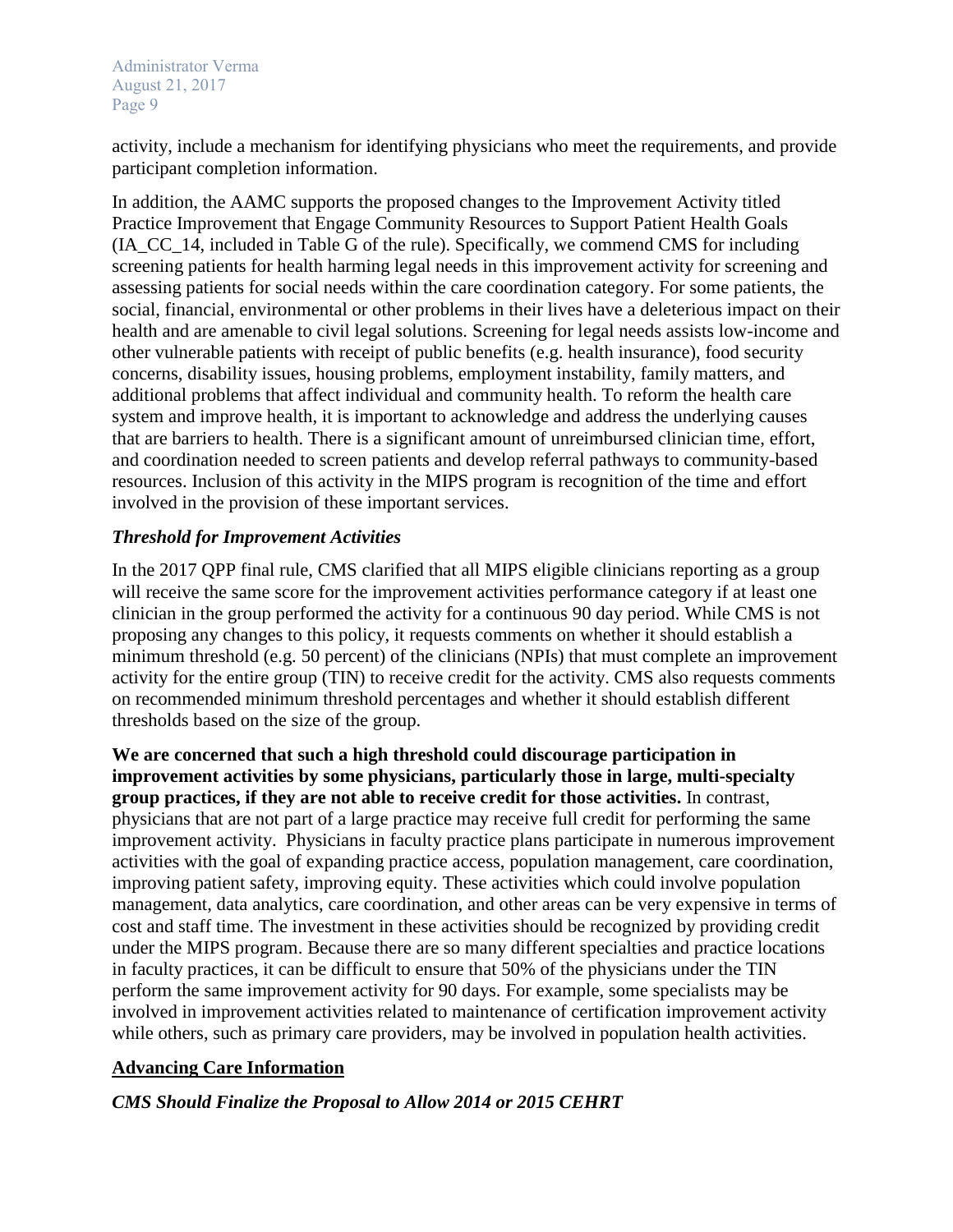The AAMC supports the CMS proposal that for the 2018 performance period MIPS eligible clinicians may use EHR technology certified to either the 2014 or 2015 certification criteria, or a combination of the two. This extension is important since there is still a lack of products certified to the 2015 edition. This will also enable vendors to focus on incorporating the new MIPS measures, including the quality measures, which are proposed to have a full-year performance period in 2018. The Association also supports the proposal to offer bonus points under the ACI performance category for MIPS eligible clinicians who report the ACI Objectives and Measures for the 2018 performance period using only 2015 edition CEHRT.

The AAMC encourages CMS to further simplify the ACI scoring methodology. The ACI scoring system, which is comprised of both performance and base scores, remains extremely complex and creates significant barriers to achieving CMS' goals of a simplified program. The scoring methodology is likely to be confusing for clinicians during the first years of the program, causing them to inadvertently fail the entire ACI category. Furthermore, the opportunity for clinicians to receive bonus percentage points is helpful but also is confusing. The AAMC recommends that CMS provide clinicians with additional guidance and tools to help them avoid unintentional harm in their ACI performance score.

The AAMC supports CMS' proposal to require reporting under ACI for a 90 day period.

#### **Facility –Based Scoring**

In the rule, CMS proposes a new scoring option for the quality and cost performance categories that allows facility-based MIPS eligible clinicians to be scored based on their facility's performance. For the 2020 payment year CMS proposes to include all the measures adopted for the FY 2019 Hospital VBP Program on the MIPS list of quality and cost measures. CMS also seeks to limit the applicability to those MIPS eligible clinicians with a significant presence in the hospital. The proposed definition would require that a MIPS eligible clinician is facility-based as an individual if the clinician furnishes 75 percent or more of the covered services in the inpatient hospital setting or emergency room. For a group to be facility-based, 75 percent or more of the MIPS eligible clinicians under the TIN would need to be considered facility-based as individuals. Under the proposal, eligible clinicians would elect to be facility-based.

Overall, the AAMC is supportive of the facility-based scoring proposal as we believe it can reduce reporting burden on facility-based MIPS eligible clinician's by leveraging existing quality data sources and better aligning the incentives between facilities and the MIPS eligible clinicians who provide services there. CMS should consider expanding this approach for physicians who are employed in other facilities, such as skilled nursing facilities. With regard to the clinicians in the hospital setting, we support the use of the Hospital VBP program as the method for determining quality and cost for these clinicians and we strongly recommend that the facilitybased measurement process be voluntary.

Many physicians who would be considered facility-based provide care in multiple different hospitals. For example, a radiologist maybe be working in several hospitals. The AAMC asks CMS to clarify which Hospital VBP Program score would apply to eligible clinicians who practice in more than one hospital.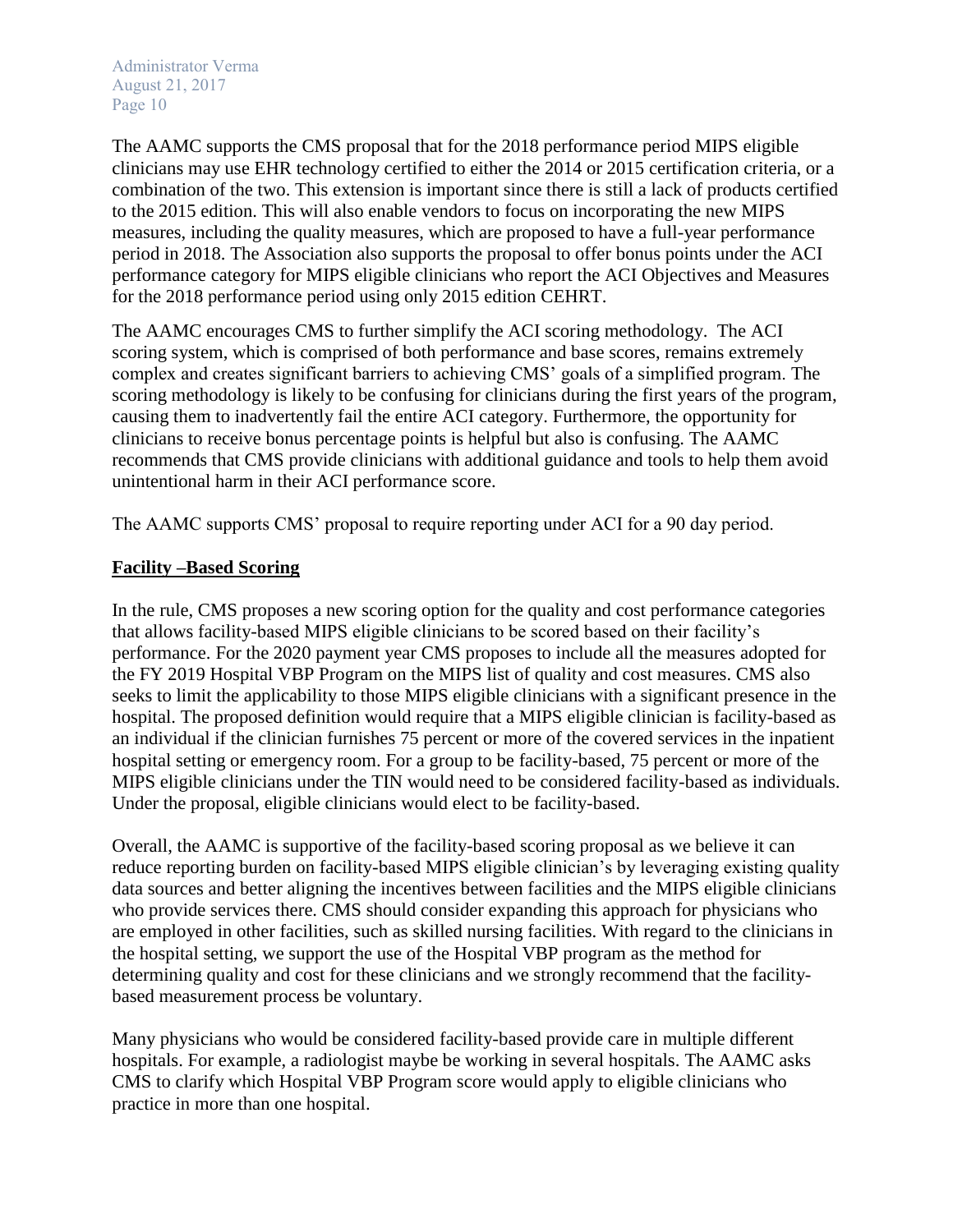$\overline{a}$ 

While we believe that the facility-based scoring can benefit some hospital-based physicians, as proposed it will most likely not be feasible for facility-based physicians in large multi-specialty practices that bill under one TIN to select this scoring option due to the 75% threshold. We encourage CMS to develop other mechanisms for facility-based physicians in these large practices to elect to be scored under this approach. One option would be to allow a portion of the group under one TIN, such as the facility-based clinicians to report as a separate subgroup on measures and activities.

#### **Considerations for Social Risk Factors**

In the rule, CMS states that it understands that social risk factors (referred to as socioeconomic status) play a major role in health and that one of the Agency's main objectives is to ensure all beneficiaries, including those with social risk factors, receive high quality care. The Agency also seeks to ensure that the quality of care furnished by providers is assessed fairly under their programs.

Specifically, CMS seeks public comment on whether MIPS should account for social risk factors, and if so, what method or combination of methods would be most appropriate for accounting for those factors. In addition, CMS requests comment on which social risk factors might be most appropriate for stratifying measure scores and/or potential risk adjustment of a particular measure.

Most outcome measures in the quality performance category and cost measures are affected by sociodemographic status (SDS) factors, which are beyond the control of the physician. Physicians in academic medical centers tend to disproportionately treat disadvantaged and vulnerable patient populations and therefore could be unfairly penalized by performance programs that do not have adequate SDS adjustment. The AAMC remains concerned about the lack of application of validated risk-adjustment of outcome measures and cost measures for socioeconomic risk factors.

Over the past several years, a substantial amount of literature has recognized the impact of SDS factors on patient outcomes.<sup>1,2</sup> Recent reports released by the Department of Health and Human Services Office of the Assistant Secretary for Planning and Evaluation (ASPE) and the National Academy of Medicine (NAM) on accounting for social risk factors in the Medicare performance programs have provided evidence-based confirmation that accounting for patients' sociodemographic and other social risk factors is critical in validly assessing the quality of providers. The reports demonstrate that providers caring for large numbers of disadvantaged patients are more likely to receive penalties in the performance programs and that the lack of SDS adjustment can worsen health care disparities because the penalties divert resources away from providers treating large proportions of vulnerable patients. The failure to account for SDS variables also is misleading and confusing to patients, payers, and policymakers because it

<sup>1</sup> Michael Barnett, MD, et al. *Patient Characteristics and Differences in Hospital Readmission Rates*. JAMA, 2015. Retrieved from: http://jamanetwork.com/journals/jamainternalmedicine/fullarticle/2434813

<sup>&</sup>lt;sup>2</sup> Jianhui Hu, et al. *Socioeconomic status and readmissions: evidence from an urban teaching hospital*. Health Affairs, 2014. Retrieved from: <http://content.healthaffairs.org/content/33/5/778.full>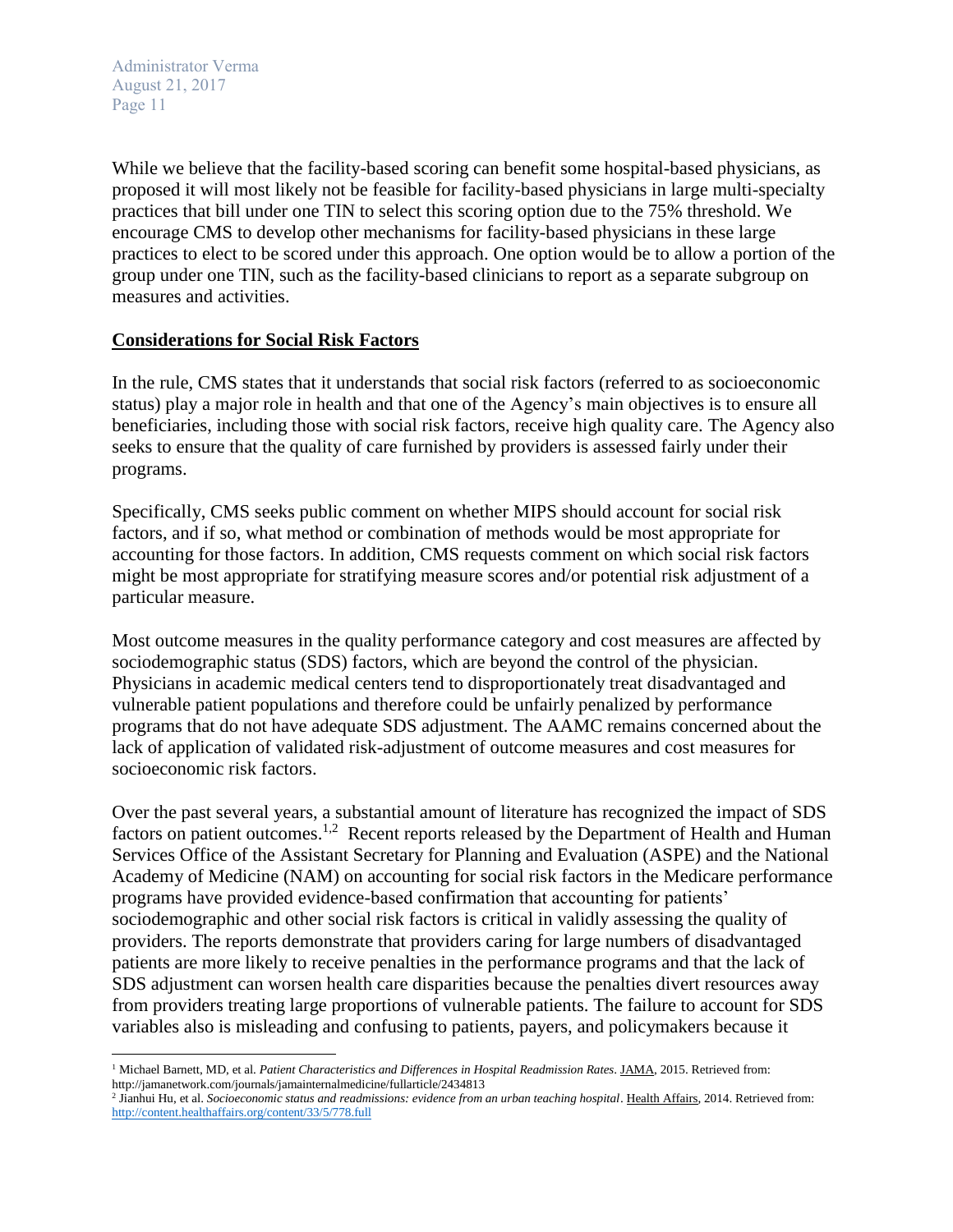shields them from important community factors that contribute to poor health outcomes. Finally, as noted by ASPE, the cumulative effect of the penalties across the Medicare performance and penalty programs could significantly hinder the work of those institutions that disproportionately serve beneficiaries with social risk factors. $3$  Both reports clearly show that there are implementable mechanisms by which SDS data elements can be incorporated into quality measurement today. **The AAMC urges CMS to incorporate the recommendations below to begin accounting for SDS factors as the first step toward ensuring that all providers are assessed on an even playing field:** 

- Require measure developers to test a range of national-level sociodemographic data elements, identified in the  $ASPE<sup>4</sup>$  and  $NAM<sup>5</sup>$  reports, into the risk adjustment methodology of accountability metrics. Both reports discuss in detail data elements that are publicly available and could be immediately tested to determine whether an empirical relationship exists between SDS and the measure's outcomes. Such elements could include income, education, neighborhood deprivation, and marital status.
- Consider stratifying certain measures by dual eligible status or other nationally available data elements.
- Implement demonstration projects to encourage eligible clinicians to collect SDS data through their electronic health records (EHR). These elements could be used to supplement the claims data already captured by CMS to greatly improve the measure's risk adjustment methodology. It is essential that CMS include vendors in these discussions.
- Where meaningful and comprehensive neighborhood level SDS-data currently exist, CMS should encourage empirical tests of quality metrics adjusted for those factors to assess the impact of the adjustments on local provider performance metrics. Based on the results of these tests CMS and other agencies will be able to prioritize the national collection of data that are most essential for valid risk adjustment methodologies.

CMS may want to consider stratifying measure benchmarks to ensure accurate comparison among physicians. Some subspecialties or types of practices treat higher risk patients so comparison across all physicians who perform a particular procedure may not be accurate in terms of cost or quality comparisons. Differences in regions or SDS factors could also impact the scores on measure. Site of service may also have an impact on the performance measures. For example, in an inpatient hospital, patients are more likely to have significant comorbidities that make it essential to compare costs and quality for physicians in this setting only to that of other physicians treating a similar patient population in the same or a similar site of service.

#### **Complex Patient Bonus**

For 2018 CMS proposes to address the impact that patient complexity (e.g. health status, medical conditions, and social risk factors) may have on final scores by giving a bonus based on the

 $\overline{\phantom{a}}$ <sup>3</sup> "Office of the Assistant Secretary for Planning and Evaluation." *Report to Congress: Social Risk Factors and Performance Under Medicare's Value-Based Purchasing Program*. December, 2016. Pg, 92 Retried fro[m https://aspe.hhs.gov/system/files/pdf/253971/ASPESESRTCfull.pdf](https://aspe.hhs.gov/system/files/pdf/253971/ASPESESRTCfull.pdf) 4 ibid

<sup>5</sup> "National Academies of Medicine." *Accounting for Social Risk Factors in Medicare Payment: Criteria, Factors, and Methods*. 2016. Retrieved fro[m https://www.nap.edu/download/23513#](https://www.nap.edu/download/23513)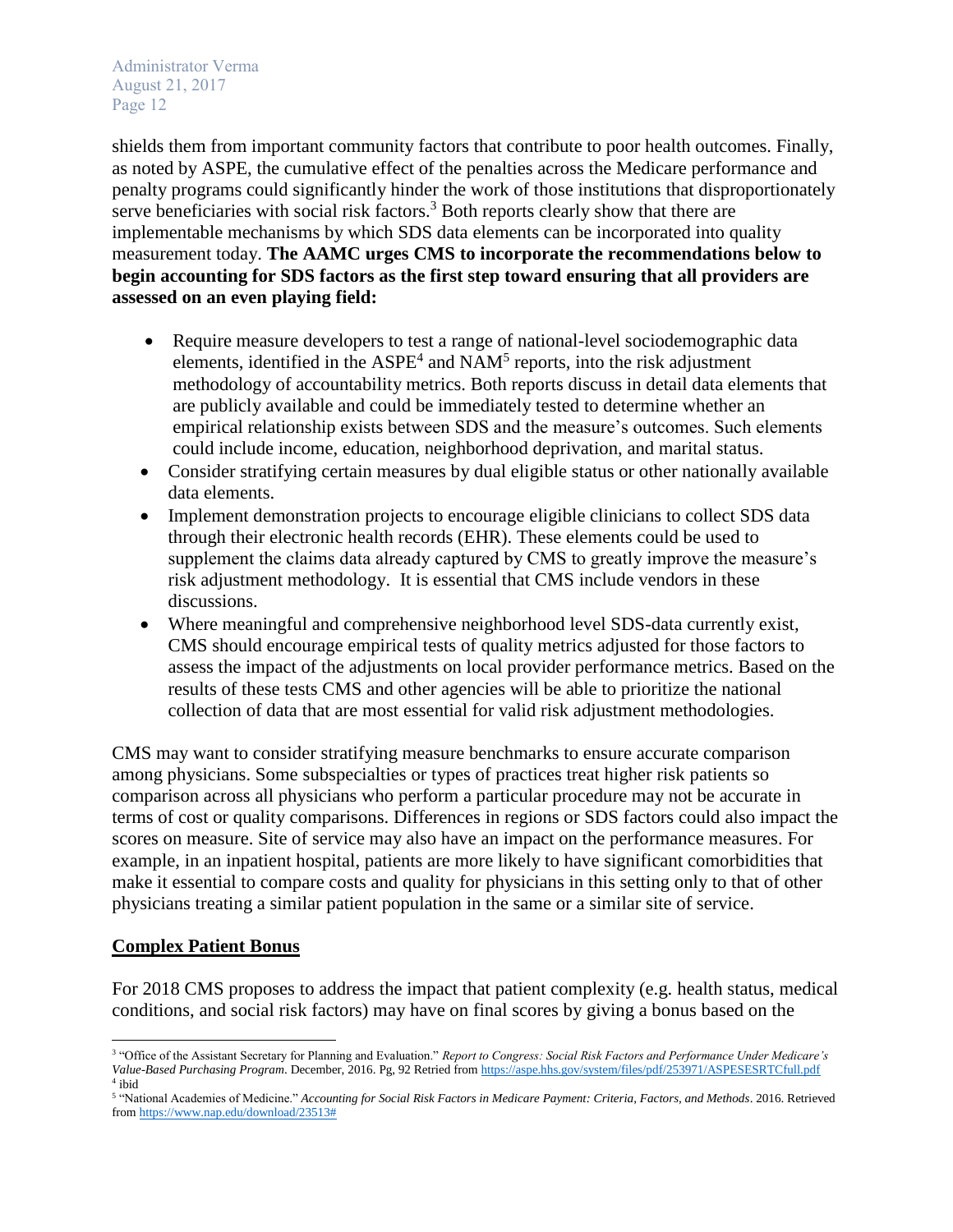average HCC risk score. The Agency proposes that the complex patient bonus cannot exceed 3 points. AAMC applauds CMS for recognizing the need to provide a bonus for treating complex patients. Physicians at AMCs care for a vulnerable population of patients who are sicker, poorer, and more complex than many patients treated elsewhere. As a result, they may require higher resource utilization and there may be an impact on quality scores. Until further information is available on the most appropriate factors to use for risk adjustment, we would agree with the use of the HCC risk score for this purpose. **However, CMS should provide a bonus amount that is greater than 3 points but not less than the 5 points that is the bonus for a small practice. This amount seems inadequate and will have a minimal impact on the overall score which is based on 100 points**.

## **ELIGIBLE CLINICIANS PARTICIPATING IN MIPS APM REPORTING**

MIPS eligible clinicians participating in certain APMs receive a score under MIPS that is associated with the APM. CMS generates a MIPS score by aggregating the scores for eligible clinicians who are participating in the MIPS APM to the level of the APM entity. The MIPS score would apply to all MIPS eligible clinicians in the APM entity. MIPS data submission requirements should be reduced to enable MIPS eligible clinicians participating in APMs to focus on care delivery redesign rather than reporting requirements.

## *CMS Should Allow Facility-Led APM Entities to Qualify as MIPS APMs.*

The AAMC recommends that CMS make changes to enable more clinicians participating in APMs to report under MIPS as an APM Entity by allowing facility-led models to be scored under the program. Physicians cannot be considered ancillary to these models – they are central. It is important to encourage eligible clinicians to participate in the facility led-models such as BPCI and CJR, which have been effective in reducing costs and improving quality. These models rely on robust physician participation to guide their clinical success, and reimbursement for physician services is included in the price of the bundle. Physician participation should be evaluated and rewarded as such. If the APM scoring standards do not apply, clinicians may be discouraged from participating in these models in the future. Most facilities maintain lists of clinicians who are participating in their models, or they could be required to do so if they want their models to qualify as APMs. This is a minor operational issue that CMS could resolve by working with these facilities to identify a method to obtain these lists so that the clinicians can be uniquely identified for MIPS scoring purposes.

CMS should recognize clinicians who participate in APMs as affiliated practitioners, i.e., those who are in a contractual relationship with the APM entity based in part on supporting the APM's quality or cost goals. This would be consistent with CMS's recognition that these affiliated practitioners could be "qualified APM participants." According to CMS, the APM scoring standard would not apply to MIPS eligible clinicians involved in APMs that include only facilities as participants (such as the Comprehensive Care for Joint Replacement Model). Participants in these models would need to be assessed under the generally applicable MIPS data submission requirement.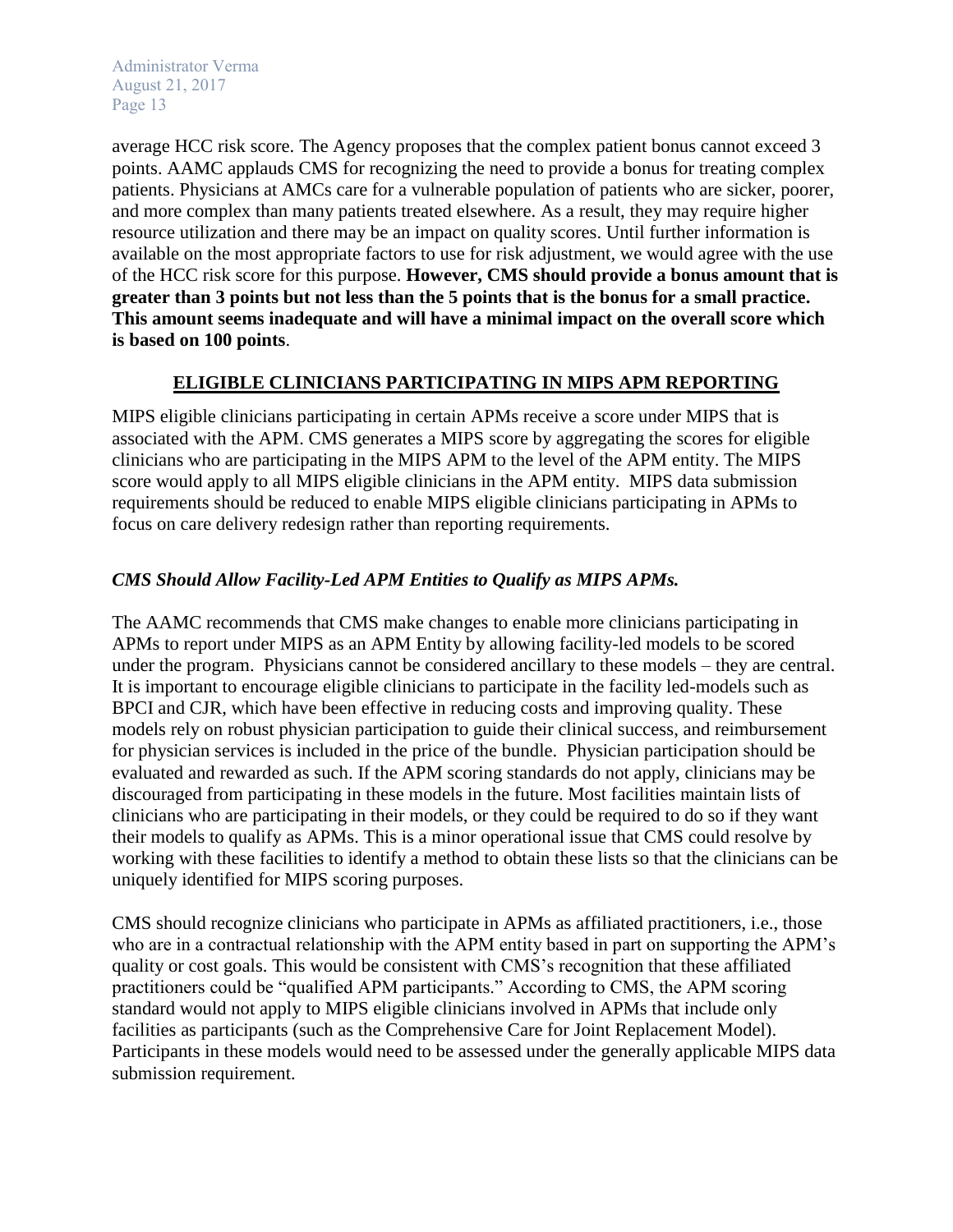# *Assessment Dates for Inclusion of MIPS Eligible Clinicians in APM Entity Groups Under the APM Scoring Standard*

In the 2017 rule CMS finalized that eligible clinicians who are on a Participation List on at least one of three assessment dates (March 31, June 30, and August 31) would be considered part of the APM Entity group. Eligible clinicians who are not on the Participation List on one of these 3 dates would need to submit data to MIPS and have their performance assessed either as an individual or a group under the general MIPS program. CMS proposes that beginning in 2018, a fourth assessment date of December 31 will be added to identify MIPS eligible clinicians who participate in a full TIN APM, such as a shared savings program model).

**The AAMC support that addition of the fourth assessment date as it allows an eligible clinician who joins later in the year to be scored under the APM scoring standard. However, we recommend that CMS use the fourth assessment date more broadly for all MIPS APMs and also for Advanced APMs.** There are many scenarios in which MIPS eligible clinicians change TINs, use more than one TIN to bill Medicare, or change their APM participation status during a performance period. Under current rules, if clinicians join an APM after August 31, they would need to proactively submit other quality measures not required by the APM in order to avoid a negative adjustment, a requirement that is overly burdensome and could discourage the addition of new eligible clinicians to the APM later in the year. CMS expresses concern that in some APMs eligible clinicians would inappropriately leverage the fourth assessment date to avoid reporting and scoring under the generally applicable MIPS scoring standard. While we understand CMS' concern, we believe that there are other steps that CMS could take to address the concerns about "gaming" of the system.

# *Other MIPS APMs*

Due to concerns about operational readiness CMS reweighted the quality category score to zero for performance year 2017 for "Other APM Entities" (Oncology Care Model, CPC plus model, and Comprehensive ESRD Care Model). To be consistent with shared savings ACOs and Next Generation, CMS proposes to set performance weights for the "Other APMs" in 2018 as follows: Cost 0 percent, Quality 50 percent, Improvement Activities 20 percent and ACI 30 percent. Beginning with the 2018 performance year, CMS proposes to adopt quality measures for use by Other MIPS APMs under the APM scoring standard.

CMS proposes to establish a separate MIPS final list of quality measures for each Other MIPS APM that would be the quality measure list used for purposes of the APM scoring standard. The Agency states that it would score only measures that: 1) are tied to payment; 2) are available for scoring near the close of the MIPS submission period, 3) have a minimum of 20 cases available for reporting, and 4) have an available benchmark.

CMS proposes that the benchmark score used for a quality measure would be the benchmark used in the MIPS APM for performance based payments when a benchmark is available. If the APM does not produce a benchmark score, it would use the benchmark score for the measure that is used for the MIPS quality performance category generally (outside of the APM scoring standard) provided that the measures specifications are the same. CMS states that for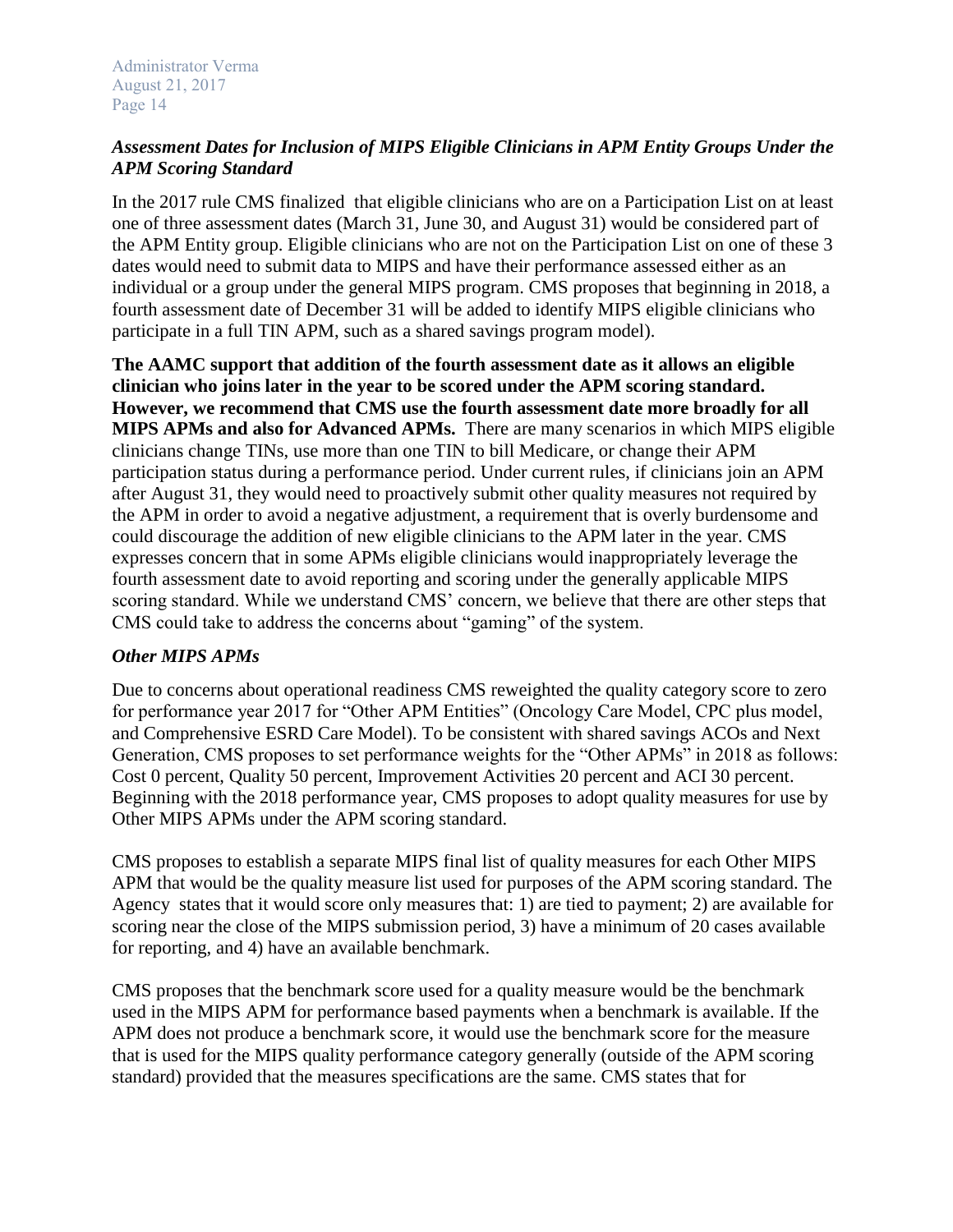benchmarks that are pay for reporting will be considered to be lacking a benchmark and will be treated as such.

In the rule, CMS proposes a list of quality measures for the oncology care model in Table 14. **The AAMC recommends that CMS maintain the quality measure weight at zero percent in the 2018 performance period for the Oncology Care Model (OCM). We are concerned that this model is still in its early years and therefore it is premature to score participants based on performance on the quality measures**. For year 2 of the program, CMS should continue to weight ACI at 75% and improvement activities at 25% for the oncology care model.

The majority of the quality measures in the OCM are pay for reporting for episodes that end in the first half of 2018, which is an indication that CMS recognizes it is not appropriate to judge participants on their performance in the early phases of implementation. Since the OCM is a pilot, the Centers for Medicare and Medicaid Innovation constantly is adjusting the program rules and requirements in response to participant and stakeholder feedback, including making changes to the measure specifications to fix challenges with the program.

Furthermore, many OCM practices are reporting low volumes for a subset of the quality measures, For example, academic medical centers with over 1,000 OCM episodes per year have shared that across a six month measurement period they identified only a small subset of patients (less than 20 to approximately 50) across their Medicare and commercial populations that fit the measure denominators for OCM-7, 8, 9, and 10. Small practices would have an even lower volume of cases.

Because the majority of OCM quality measures are currently pay for reporting and the number of cases available for reporting on some of the quality measures is so low, it is unlikely that this model would have accurate benchmarks for the quality measures. While some of the measures used in the model are included under the general MIPS program, the AAMC does not think it would be appropriate to use benchmarks derived from the general MIPS program to measure performance under a model that involves care for a very specific population of patients with cancer.

We recognize the importance of assessing quality in the oncology care program. However, it is important to reduce burden to enable MIPS eligible clinicians participating in models, such as OCM, the time to focus on care delivery redesign, particularly when the model is in its early stages. In addition, OCM practices and their physicians are making significant investments in quality improvement. Participation in OCM requires that practices fulfill six overarching "practice requirements" that center around enhanced care coordination. These include:

- Providing 24/7 access to an appropriate clinician;
- Providing the core functions of patient navigation;
- Documenting a comprehensive care plan that includes advance care planning, psychological support tools, and, as appropriate, survivorship plans; and
- Using therapies consistent with national recognized clinical guidelines.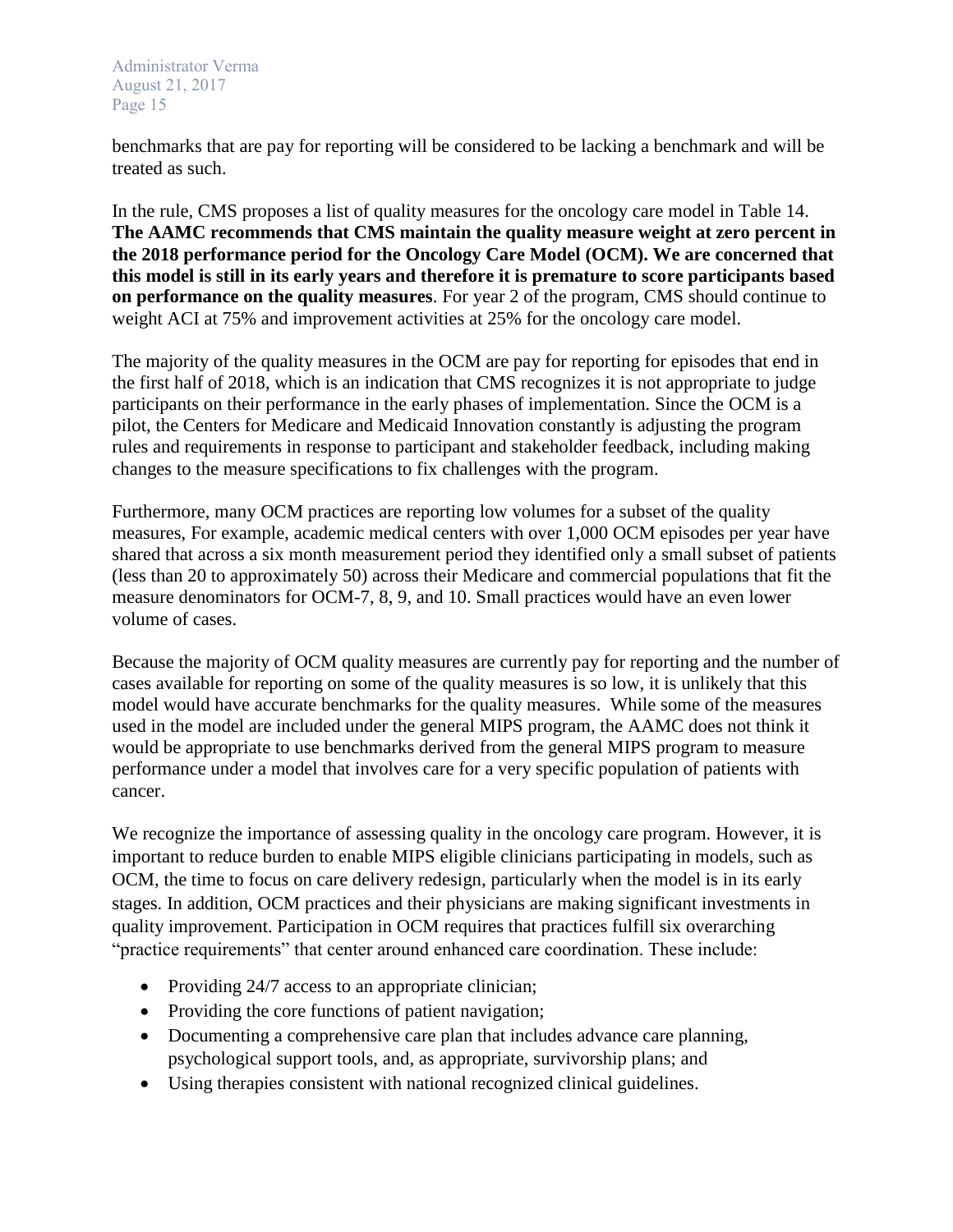# **ADVANCED ALTERNATIVE PAYMENT MODELS**

The AAMC encourages CMS to continue to allow more opportunities for physicians to be qualified APM participants and receive the 5% incentive payments. The AAMC supports alternative payment model (APM) programs, such as accountable care organizations (ACOs) and bundled payment initiatives, that seek to promote high-quality, efficient care while retaining at their core the essential patient-physician relationship. Many academic medical centers (AMCs) are participating in new payment models, including Pioneer ACOs and Medicare Shared Savings Program (MSSP) ACOs, and BPCI. The AAMC strongly supports the work of our members, as is evident from our role as a facilitator-convener for the Bundled Payments for Care Improvement (BPCI) initiative for 30 hospitals and 19 health systems. Our own and our members' experiences with such alternative delivery models largely inform our comments below.

# **Nominal Amount Standards for Advanced APMs**

## *Eliminate the 50 Clinician Cap on Medical Homes*

MACRA requires that an Advanced APM must be either a Medical Home model expanded under section 1115A(c) or bear financial risk in excess of a nominal amount. CMS applies a nominal amount standard for medical home models that is different from the Generally Applicable Nominal Amount Standard. CMS states that beginning in 2018 the medical home model must have 50 or fewer eligible clinicians in the organization to meet this criteria. CMS would use the count of eligible clinicians in the parent organization of the APM entity as the metric for organizational size for medical home models. CMS exempts from this requirement those entities enrolled in Round 1 of the Comprehensive Primary Care Plus (CPC+) model since the size requirement was finalized after CPC+ participants signed agreements with CMS. However, future CPC+ participants would not be exempt.

**The AAMC commends CMS for exempting the Round 1 CPC + participants. However, the AAMC continues to oppose requiring medical homes with more than 50 clinicians to meet a different set of financial requirements in 2018.** The 50 clinician limit is entirely arbitrary and excludes the very groups that may be best resourced and equipped to deliver PCMH services. Such a limit would particularly hinder access to PCMH services in underserved communities, where large faculty practice plans are some of the only providers offering coordinately, culturally appropriate care. Excluding these medical homes simply for their size will discourage large groups from seeking this designation. Therefore, CMS should eliminate the 50-clinician cap on medical homes eligible for this standard from going into effect in 2018.

## *Generally Applicable Revenue-Based Nominal Amount Standard*

The AAMC supports CMS' proposal that the generally applicable revenue-based nominal amount standard remain at 8 percent of the average estimated total Medicare Parts A and B revenue of providers participating in APM entities for the 2019 and 2020 Medicare QP performance periods. CMS seeks comment on the amount and structure of the revenue-based nominal amount standard for 2021 and later. To preserve stability and clarity in the program we believe it is important to maintain the standard at 8 percent for the next 3 years at a minimum.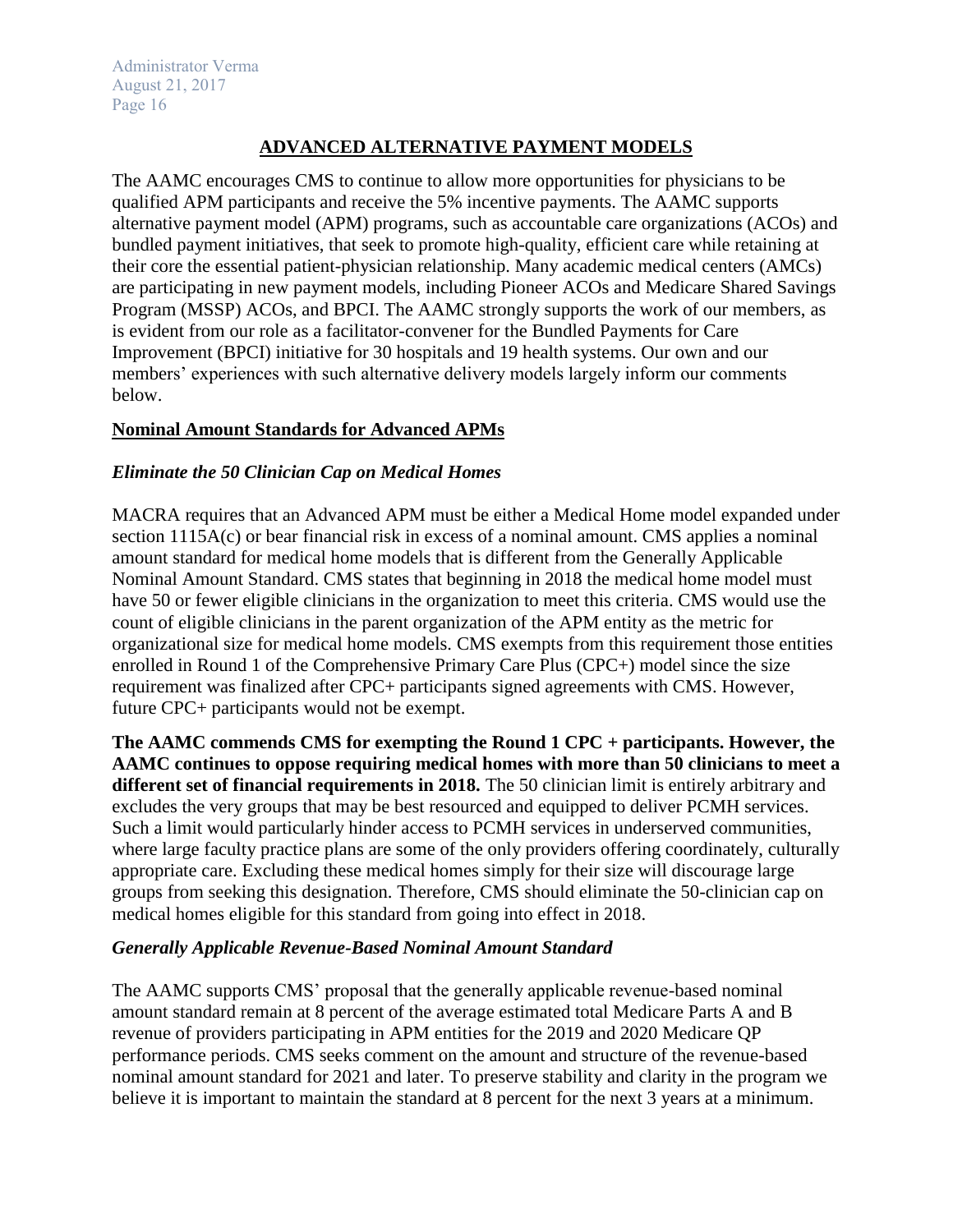The current levels of risk are more than sufficient to promote accountability. In addition, eligible clinicians will already be taking on additional risk in advanced APMs as the thresholds to be a qualified participant in an Advanced APM increase from 25% of Medicare payments to 75% of Medicare payments and the patient count threshold increase from 20% of patients to 50% of patients over the next several years. CMS should review and analyze information about physician participation in advanced APMs over the next few years to determine whether a change in the amount of required financial risk should be made in the future. If CMS sets a downside risk that is too high, it will create a barrier to physician participation.

While AAMC supports defining financial risk as a percentage of the APM Entity's total Part A and B revenues, **we recommend that CMS exclude Part B drug revenues from the calculation of this amount.** The majority of the time, payments for these drugs are treated as pass through payments to cover the cost of acquiring the drug. For some physicians, such as oncologists, the revenues and costs for these drugs are significantly higher than the revenues used to pay for physician's professional services, thereby placing the practice a high risk of losing most of their revenues derived from professional services.

## **Qualifying and Partial Qualifying APM Participants**

CMS establishes and maintains an APM participant database that will include all of the MIPS eligible clinicians who are part of the APM entity. CMS determines which clinicians are participants in the APM entity group for purposes of making QP determinations three times during the year: March 31, June 30, and August 31. **While we support the use of these snapshot dates, we encourage CMS to consider the addition of December 31 as another date to determine APM participation**. This would be consistent with CMS' proposal in this rule to include a fourth snapshot date of December 31 for scoring purposes under MIPS for shared savings program participants.

Academic medical center clinicians relocate with some frequency for a variety of personal and professional reasons. The current policy would require any clinicians that join the APM after August 31 to report separately under the MIPS program. This creates additional complexity and burden for the physician as they would need to identify and report separate quality measures and improvement activities.

## **Other Payer Advanced APMs: financial risk standards**

CMS proposes to add a revenue-based nominal amount standard to the generally applicable nominal amount standard for Other Payer Advanced APMs that is parallel to the standard for the Medicare Advanced APMs. Specifically, the Agency proposes that the standard would be met if the total amount that an APM entity owes the payer or forgoes is 8 percent of the total combined revenues from the payer of providers in participating APM entities. CMS also proposes that the Other Payer Advanced APM would need to meet either the benchmark based nominal amount standard or the revenue- based standard. We support this proposal as it will expand opportunities for other payer arrangements to qualify as Advanced APMs. In addition, setting the same financial risk requirements for Other Payer Advanced APMs that is set for Medicare Advanced APMs will help to facilitate physician involvement in other payer models. It is difficult for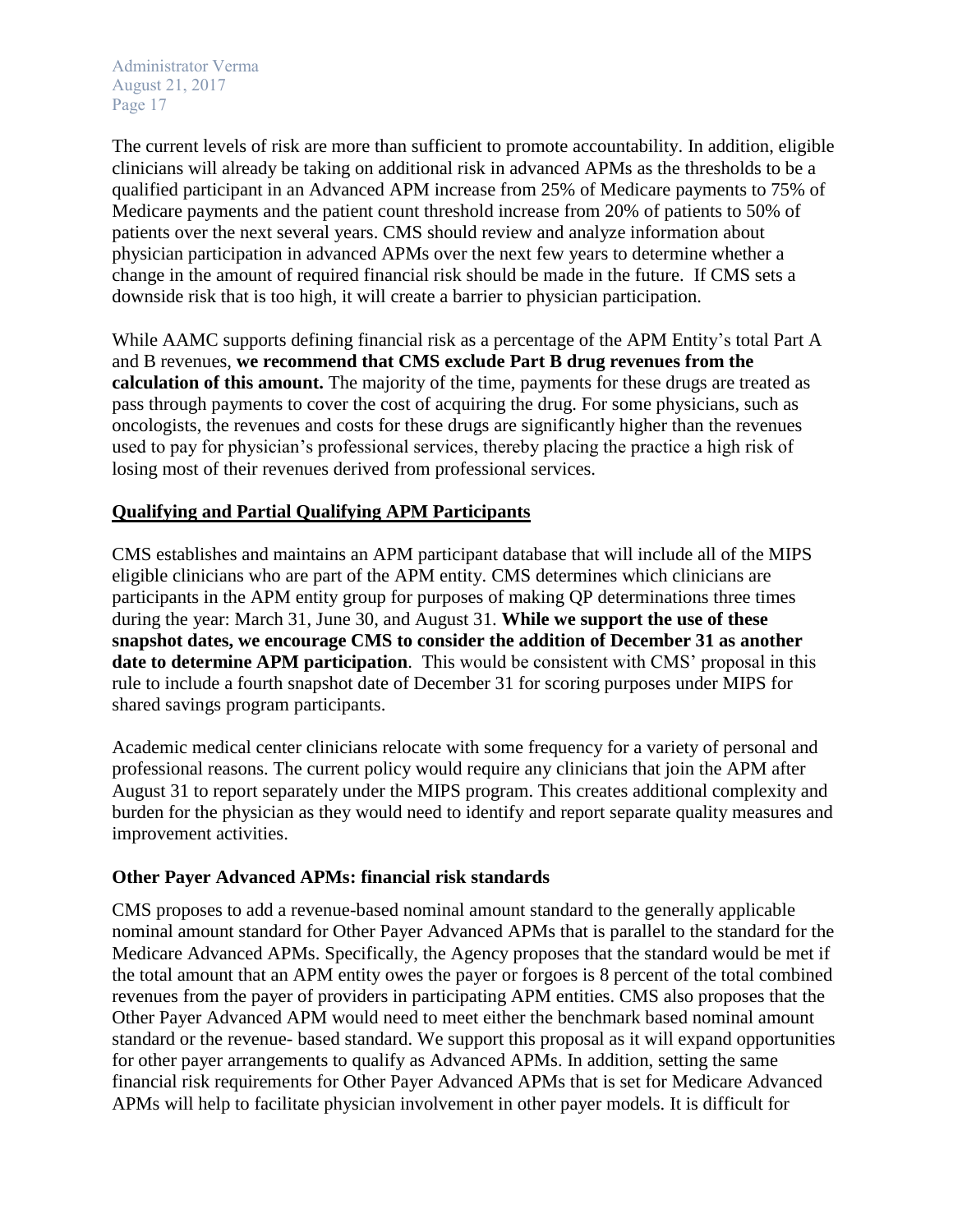physicians to stay abreast of different requirements regarding payment structures, quality metrics, and other components of these programs.

### **All Payer Combination Option**

Starting in 2021, a clinician may achieve QP status through the All-Payer Combination Option. Thresholds under this option can be met by combining payments or patients from Other Payer Advanced APMs with those from Medicare Advanced APMs. To be considered an Other Payer Advanced APM, the APM must meet criteria for CEHRT use, MIPS-comparable quality measures, and financial risk. In this rule, CMS proposes two processes, Payer Initiated and Eligible Clinician Initiated, for assessing whether the specific payment arrangement for these models meet the Other Payer Advanced APM criteria. These processes involve either the payer or the eligible clinician submitting detailed information to CMS regarding the arrangement. The payers can decide voluntarily to submit the information to CMS for a determination and there is no obligation for the payer to notify the eligible clinicians of their submission or the CMS determination. CMS also proposes that the All-Payer QP determinations be made at the individual clinician level.

The AAMC has significant concerns with the approach to the All Payer combination. It presents major operational challenges for eligible clinicians as compared to the Medicare option. Reporting the information to CMS would be extremely burdensome for the eligible clinicians, and is further compounded by the proposal to make the determination on an individual clinician level. For each individual clinician to submit this detailed information to CMS about the other alternative payment models would be very difficult, time consuming, and would require unnecessary duplicative effort on the part of each clinician. There also could be constraints in their contractual arrangements with the payer that limit their ability to share some of the information.

**Instead of requiring that eligible clinicians submit this information if the payer does not, CMS should require the payers to submit this information to CMS about their models for approval**. The payers are in a much better position to share this information about their models. It is impractical and duplicative for multiple eligible clinicians that participate in the same Other Payer Alternative Payment Model to separately submit this information to CMS about the arrangement for approval. Even if CMS believes that it does not have the authority to require payers to make this submission, the Agency should be able to strongly encourage payers to do so as it would be an important way for payers to increase physician participation in their Alternative Payment Models. In addition, we recommend that CMS require the Other Payers to notify the eligible clinicians who are participants in the model that they have submitted the information to CMS and whether there model has been determined by CMS to meet the criteria.

We have significant concerns about the operational challenges associated with making determinations under the All Payer Combination Option, which could make it impossible to achieve the thresholds under this option. In addition, we are concerned about the ability of participants in alternative payment models to meet the increased Medicare payment threshold of 50 percent in future years. The AAAMC understand that the payment thresholds are in statute but recommends **that CMS find ways to assist eligible clinicians in obtaining the Medicare**